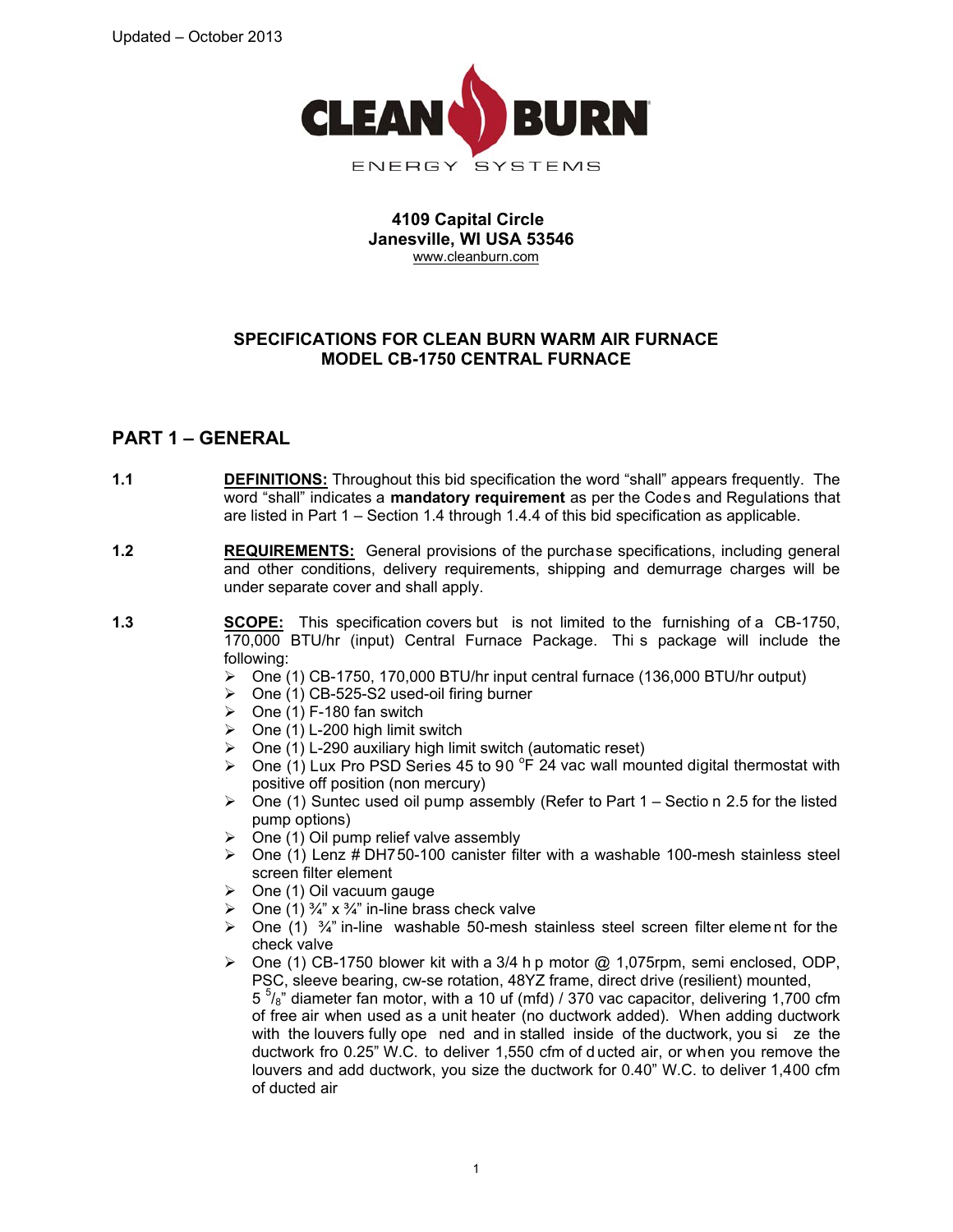- $\triangleright$  One (1) Field Type 'M', 8" barometric damper
- $\geq$  One (1) 8", 24-gauge galvanized sheet metal cap
- ¾ One (1) CB-1750 Operator's Manual
- $\triangleright$  Burner oil line and air line components
- $\triangleright$  Miscellaneous bolts and fittings for assembly / installation of the appliance

**Note: This is the standard package for the CB-17 50 Central Furnace. This appliance can be in stalled as a unit heater without ductwork installed, or as a central furnace with the properly sized ductwork installed. When ducting th e appliance, you can duct all of the air from o ne side using the en tire 12" x 12" opening or from two sides by reducing the two openings to 12" x 6" each. No ductwork shall be placed on the bo ttom discharge opening.** (Refer to the CB-1750 Operator's Manual for the proper static pressure for the sizing of the ductwork).

- **1.4 CODES AND REGULATIONS:** The installation of this ap pliance shall b e made in accordance with the ma nufacturer's instructions, as well as i n accordance with all Federal, State, Regional, or Local Laws and / or Regulations acceptable to the Authority Having Jurisdiction (AHJ) and shall be accomplished only by a qualified, certified, and competent heating technician experienced in making such installations as per NFPA 31 – Chapter 4 – Sections 4.3.2 and 4.3.3 and the Codes and Regulations that are listed i n Part 1 – Sections 1.4 through 1.4.4 of this bid specification as applicable.
- **1.4.1** The design, materials and workmanship of the app liance, burner unit, and th e various other accessories furnished by Cle an Burn, LLC, as well as the in stallation of the appliance, shall fully comply with the re quirements of UL Standard 296A (Und erwriter's Laboratories File # MH 15393 (N) and / or Underwriter's Laboratories of Canada File # CMP217) and NFPA 31 – Chapter 12 – Sections 12.1 through 12.4.3.
- **1.4.2 The installation shall fully comply with the following NFPA Codes: 30 Flammable and** Combustible Liquids, 30A – Motor Fuel Dispensing Facilities and Repair Garages, 31 – Standard for the Installation of Oil-Burning Equipment, 70 – National Electrical Code, 88A – Standard for Parking Structures, 88B – Standa rd for Repair Garages, and 211 – Standard for Chim neys, Fireplaces, Vents, and Solid-Fuel Burning Appliances as applicable.
- **1.4.3** The installation shall fully comply with the following International Codes: International Building Code, International Mechanical Code, International Fire Code , and the International Fuel Gas Code as applicable.
- **1.4.4** The installation shall fully comply with the followin g CAN / CSA Standard s: (when installing the appliance in Canada): B139-00 (ap proved October 2001) – Installation Code for Oil-Burning Equipment, B140.0-M87 (reaffirmed 2001) – General Requirements for Oil-Burning Equipment, and C22 .1-02 – Canadian Electric Code – P art 1 as applicable.
- **1.5 RIGGING AND UNLOADING:** Vendors shall deliver to the site all equipment, components, and devi ces specified herein. Ri gging and / o r off-loading will be the responsibility of the purchaser or the purchasers designated agent.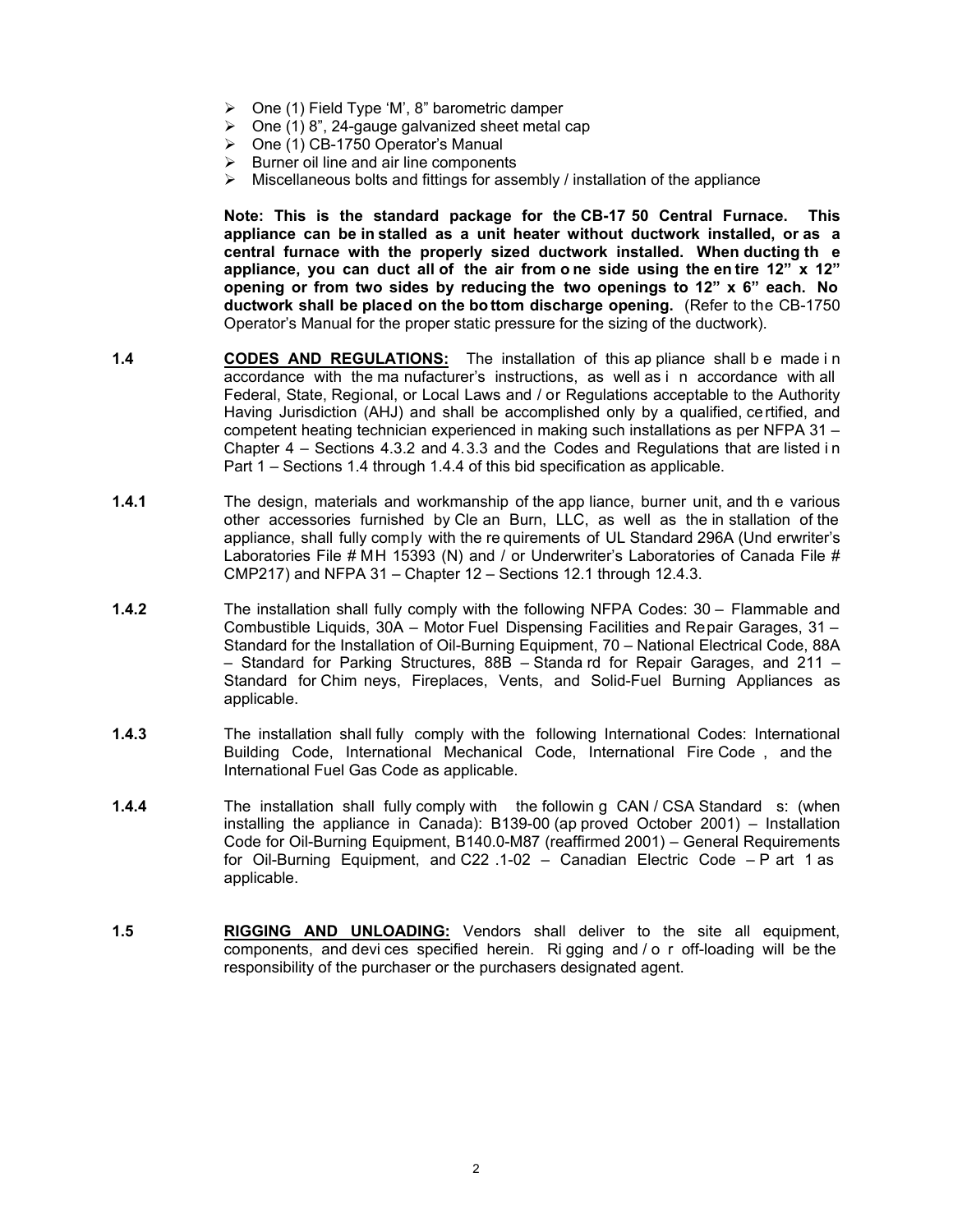#### **PART 2 – PRODUCT**

- **2.1 FURNACE:** The ap pliance shall be shipped factory assembled and pre-wired as a single, packaged unit suitable for firing used-oils.
- **2.1.1** The appliance shall be UL / ULC listed and tested to burn the used-oils as per NFPA 31, Chapter 12, Section 12.4.1, 12.4.2, and 12.4.3.
- **2.1.2** The appliance shall be complete with one used-oil burner assembly, one used-oil pump assembly, and all devices and controls required for safe and efficient operation.
- **2.2 CONSTRUCTION:** The appliance shall be of standard construction, having a three-pass heat exchanger, with a hinged, swing out front door for easy access and cleaning.
- **2.2.1** The combustion chamber shall be made from 14-gauge steel and comes with a ceramic fiberboard Energy Retention Disc. The remainder of the appliance cabinet and flue tubes will be made form 16-gauge steel.
- **2.2.2** The appliance cabinet shall come with three air discharge openings. The air discharge openings of the applia nce are  $12^{\circ}$  wide x  $12^{\circ}$  hi gh and will come with adjustable directional louvers. These louvers shall be used with or without ductwork. (Refer to the CB-1750 Operator's Manual for the proper static pressure for the sizing of the ductwork.)
- **2.2.3** Two of the ai r discharges shall be located on either side of the a ppliance, and one air discharge shall be located at th e bottom of th e appliance. (Refer to th e CB-1750 Operator's Manual for the proper placement of the louvers.)
- **2.2.4** A maximum of two air discharges may be used at the same time.
- **2.2.5** When using more than one air discharge, you must reduce the opening size to 12" wide x 6" high on both of the discharg es you are using. **DO NOT USE** the full 12" wide x 12" high openings on the appl iance when you are u sing more than one discharge. You will damage the blower motor.
- **2.2.6** When adding ductwork to the applia nce, you can only use the side air discharge/louver combination. **DO NOT ADD** any ductwork to the bottom air discharge. (Refer to the CB-1750 Operator's Manual for the proper use and application of ductwork.)
- **2.2.7** A 3" dia meter opening, with a spring closing flame observation port door shall be provided at the front of the applian ce. This port shall be located on the left side of the burner so that an inspection of the co mbustion chamber area can be made, both when the appliance is in operation or at rest.
- **2.2.8** The front door shall be of a hinged, swing out design and shall be large enough to permit access for the purpose of removing the ash and for the in spection of the combustion chamber, Energy Retention disc, and flue tubes.
- **2.2.9** The front door panel shall be insulated with an approved insulation material, a 2" thi ck piece of 2,300  $\degree$ F ceramic fiberboard.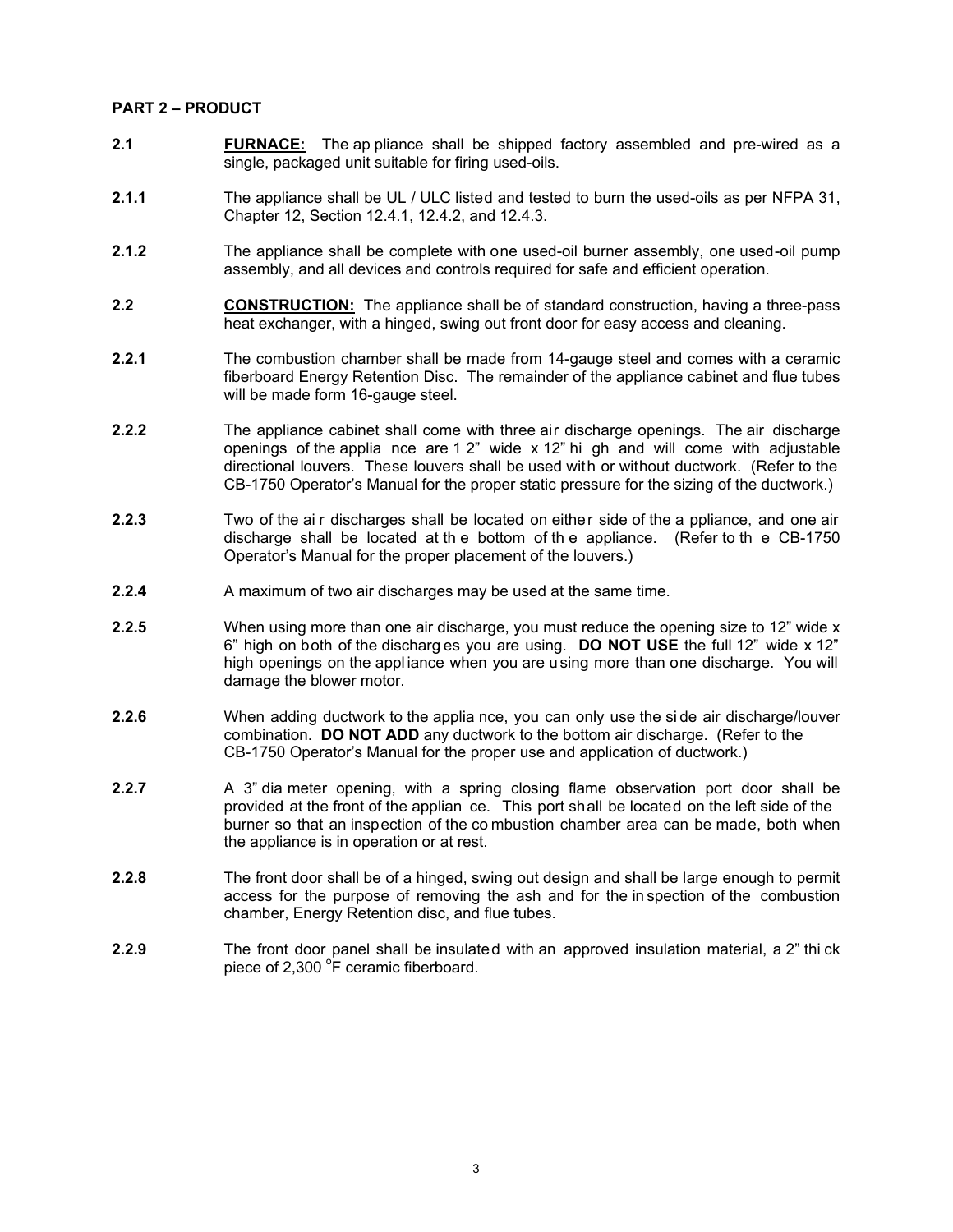- **2.2.10** The appliance shall be provided with a wrap around 22-gauge, galvaneal steel jacket with a baked on powder coat finish.
- **2.2.11** The size, capacity, and operation of the appliance shall be designed as shown in the following:
	- $\geq 170,000$  BTU/hr input rating
	- $\geq$  136,000 BTU/hr output rating
	- $\geq$  1.20 gph oil consumption
	- $\triangleright$  Dedicated spst 20 amp electrical circuit rated @ 115vac / 60hz / 1 ph, requiring the installation of a 12/2 copper power supply wire
	- $\triangleright$  Dedicated spst 30 amp electrical circuit rated  $\oslash$  115vac / 60hz / 1 ph (optional used when i nstalling a d raft inducer or on-board air compressor), requiring the installation of a 10/2 copper power supply wire
	- $\geq$  2.0 cfm compressed air requirement @ 20 psig
	- $\geq$  8" stack size
	- $\triangleright$  Cabinet dimensions (from burner end without the burner and the blower assembly installed) 53" long x 29  $\frac{1}{4}$ " wide x 29  $\frac{1}{4}$ " high
	- $\triangleright$  Overall dimensions (from burner end with both the burner and the blower assembly installed) 83" long x 29  $\frac{1}{4}$ " wide x 29  $\frac{1}{4}$ " high
	- $\triangleright$  Approximate shipping weight 310 lbs
- **2.3 INSTALLATION:** The ap pliance shall be ceiling hung, mounted on an approved stand, or installed on a raised platform constructed on a non-combustible (concrete) floor, and shall be installed as per the Codes and Regulations that are listed in Part 1 – Section 1.4 through 1.4.4 of this bid specification as applicable.
- **2.3.1** Appliances that are installed in repair garages shall be installed at least 8 feet above the floor level as per the Codes and Regulations that are listed in Part  $1 -$  Se ction  $1.4$ through 1.4.4 of this bid specification as applicable.
- **2.3.2** The appliance is designed to be installed as either a unit heater without ductwork installed, or as a central furnace with the properly sized ductwork installed. (Refer to the CB-1750 Operator's Manual for the proper static pressure for the sizing of the ductwork).
- **2.3.3** The appliance shall be supplied with the proper amount of combustion air to permit the satisfactory combustion of the oil, the prop er venting of the com bustion gases, and to maintain a safe ambient temperature within the space that the appliance is installed in as per the Codes and Regulations that are listed in Part1 – Section 1.4 through 1.4.4 of this bid specification as applicable.
- **2.3.4** When installing this appliance in a n unconfined space, the minimum amount of combustion air supplied to this appliance shall be from one permanent opening, installed within 12" of the ceiling of the room, totaling 39 square inches at a rate of 94 cfm of free air for a single appliance application as per the Codes and Regulations that are listen in Part 1 – Section 1.4 through 1.4.4 of this bid specification as applicable. When installing more than one appliance into the same unconfined space, you must adjust these minimum requirements to accept all of the appliances within that space.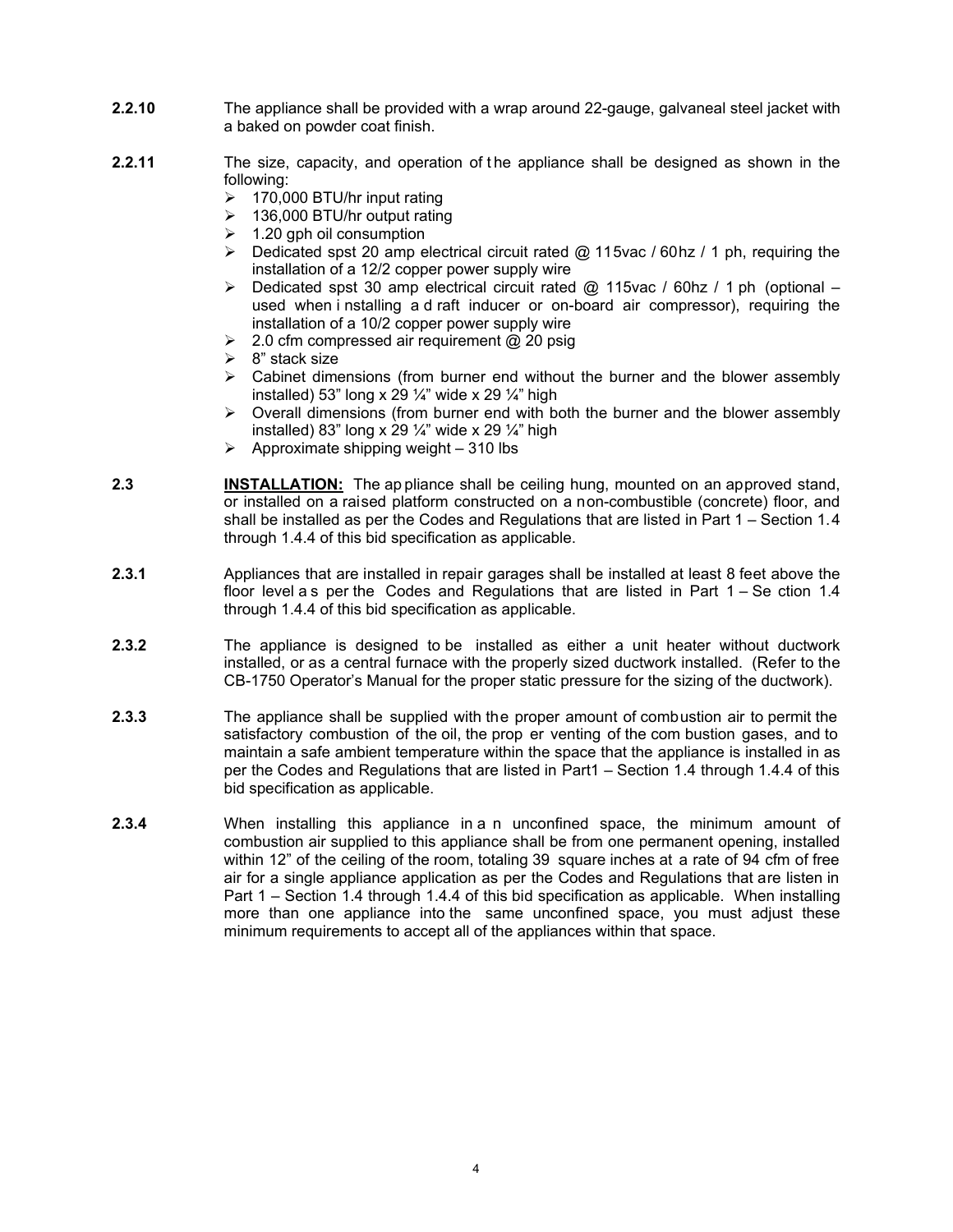- **2.3.5** When installing this appliance in a confined space, the minimum amount of combustion air supplied to this appliance shall be from two permanent openings, one opening installed within 12" of the ceiling of the room and one opening installed within 12" of the floor of the room, with each opening totaling 49 square inches at a rate of 188 cfm of free air for a single appliance application as per the Codes and Regulations that are listed in Part 1 – Section 1.4 through 1.4.4 of this bid specification as applicable. When installing more than one appliance into the same confined space, you must adjust these minimum requirements to accept all the appliances within that space.
- **2.3.6** When installing louvers and grills to bring the combustion air into the room and the actual free area of the louver or grill is not known, it is understood that wooden louvers and grills will have a free area of 25% while metal louvers and grills will have a free area of 75% as per the Codes and Regulations that are listed in Part 1 – section 1.4 through 1.4.4 of this bid specification as applicable.
- **2.3.7** All louvers and grills, regardless of the material that they are made from, shall be fixed in the open position, or be interlocked with the appliance(s) so that they will open automatically during the operation of the applia nce(s). The interl ock must be placed on the driven member as per the Codes and Regulations that are listed in Part 1 – Section 1.4 through 1.4.4 of this bid specification as applicable.
- **2.3.8** When installing a mechanical fan assembly to provide the combustion air, the fan shall be interlocked with the a ppliance's burner(s) so that combustion air is proven before and during the operation of the appliance(s) as per the Codes and Regulations that are listed in Part 1 – Section 1.4 through 1.4.4 of this bid specification as applicable.
- **2.3.9** The combustion air shall be supplied as per the Codes and Regulations that are listed in Part 1 – Section 1.4 through 1.4.4 of this bid specification as applicable.
- **2.3.10** The appliance shall be installed to fit into the space available with the following minimum clearances from combustible surfaces or for the servicing of the appliance:
	- $\geq$  Top 12"<br> $\geq$  Front (bur
	- ¾ Front (burner) side 60"
	- ≻ Rear ( from blower) 2"<br>► Bottom 24"
	- $\geq$  Bottom 24"<br> $\geq$  Side (without
	- Side (without stack) 18"
	- $\triangleright$  Side (with air discharge) 60"
	- $\triangleright$  Stack 18"
	- $\triangleright$  Warm air ducts 6"
- **2.3.11** Installation, operating, and maintenance permits may be required by the Authority Having Jurisdiction (AHJ). It is the responsi bility of the purchaser, designated agent, contractor, or installer of the appliance to check with the AHJ as to the pro per procedures to follow for the completion of this installation.
- **2.3.12** Installation inspections of the finished job may also be required by the Authority Having Jurisdiction (AHJ). It is the responsi bility of the purchaser, designated agent, contractor, or installer of the appliance to check with the AHJ as to the pro per procedures to follow for the completion of this installation.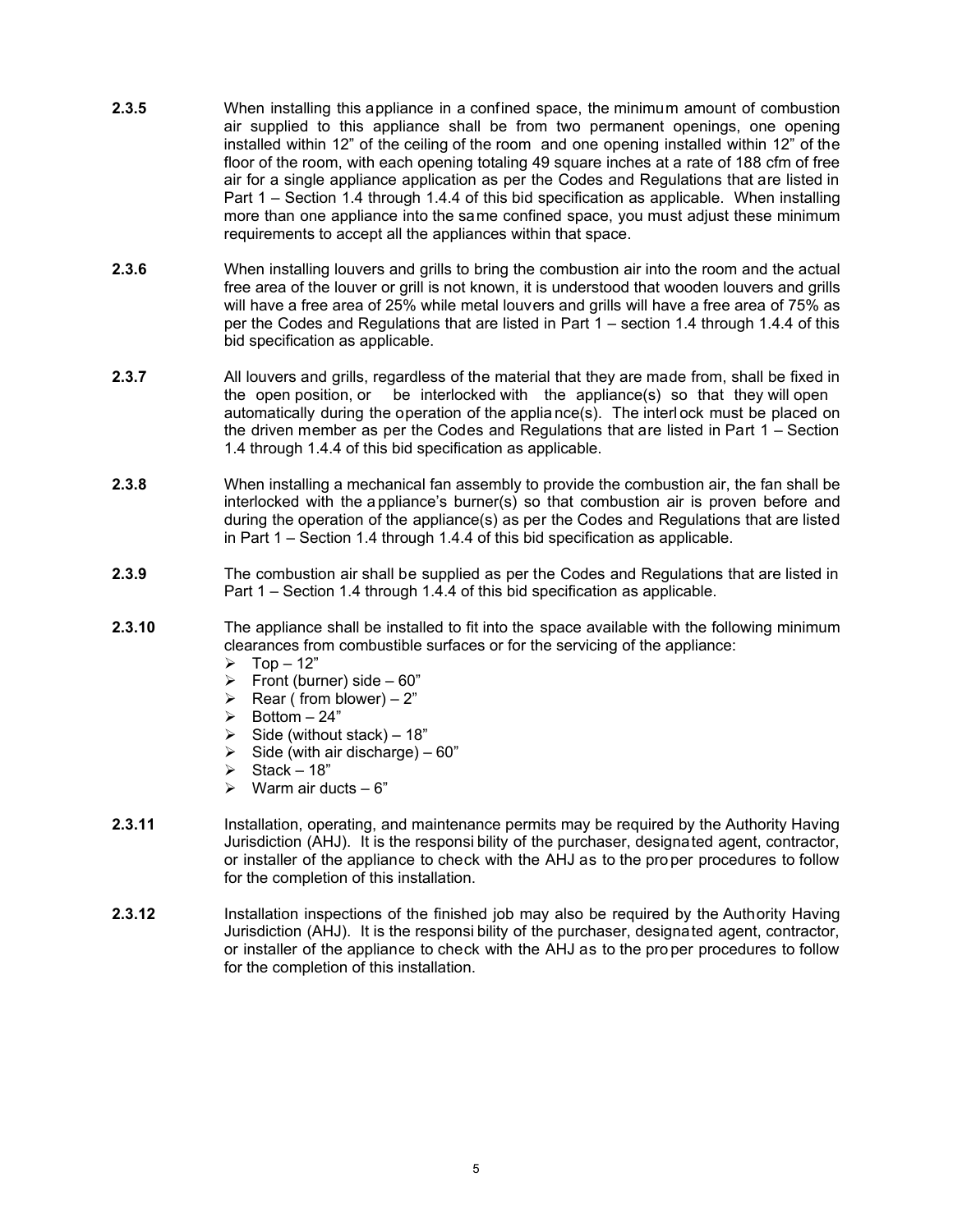- **2.3.13** On-site certification of the appliance may be required by the Authority Having Jurisdiction (AHJ). It is the re sponsibility of the purch aser, designated agent, contractor, or installer of the ap pliance to check with the AHJ a s to th e proper procedures to follow for the completion of this installation.
- **2.3.14** It is the resp onsibility of the purch aser, designated agent, contractor, or installer of the appliance to check with the Authorit ies Having Jurisdiction (AHJ) as to the pro per procedures to follow for the completion of this installation.
- **2.4 USED-OIL BURNER:** Clean Burn, LLC. will supply one complete used-oil burner, factory assembled, and suitable for the burning of used-oils.
- **2.4.1** The used-oil burner shall be UL / ULC listed and tested to burn the following used-oils:
	- $\geq$  # 2, # 4, & # 5 fuel oils
	- $\triangleright$  Used crankcase oils up to SAE 50 weight
	- $\triangleright$  Used automatic transmission fluids
	- $\triangleright$  Used hydraulic oils
- **2.4.2** The used-oil burner shall be constructed, wired, and fire tested by Clean Burn, LLC. the manufacturer.
- **2.4.3** The used-oil burner shall be shipped loose for field mounting and packaged in a separate carton.
- **2.4.4** Clean Burn, LLC. shall manufacture the used-oil burner with quantity, capacity, and ratings as per schedule.
- **2.4.5** The used-oil burner shall be equipped with a high resistance, flame retention, all stainless steel firing head, with a conical stainless steel diffuser, and shall operate with no moving parts. The flame pattern shall be such that impingement will not occur on the cham ber walls at any load within the specified range of operating conditions.
- **2.4.6** The used-oil burner nozzle assembly shall contain the oil nozzle, the nozzle adapter, the nozzle heater and thermostat, and the single piece electrode and shall be made in such a way as to allow the nozzle assembly to be removable from the burner as a single unit.
- **2.4.7** The used-oil burner shall be equipped with both oil and air safety devices to prevent the operation of the burner should either of these items fail durin g their norm al function. These devices shall be controlled by the oil primary control and will stop the operation of the burner upon flame or air failure.
- **2.4.8** The used-oil burner shall be controlled by a flame sensor device (a cadmium sulfide cell), which will stop the burner when a flame failure occurs.
- **2.4.9** The flame sensor shall be connected to the primary safety control that shall fail in an open position and "lock-out" the control.
- **2.4.10** The primary safety control shall require the manual resetting of the safety switch anytime the burner has a no-oil or no-spark (ignition) condition.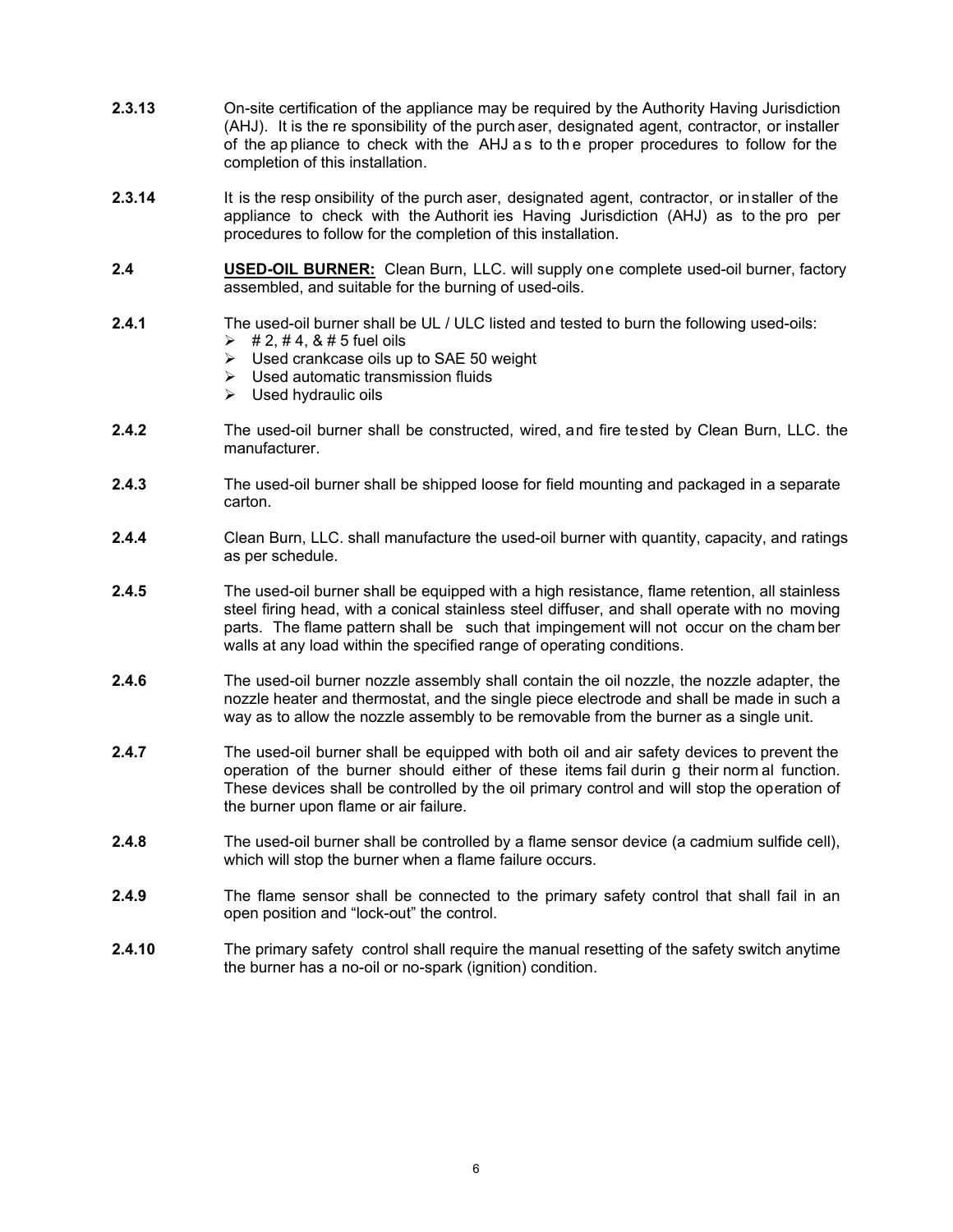- **2.4.11** If the primary safety control fails while in operation but the flame has been established and proven, the primary safety control shall be of a recycling type which will allow the burner up to three retries for ignition before the control will "lock-out".
- **2.4.12** The primary safety control shall be completely wired and tested by the manufacturer for this safety function.
- **2.4.13** Each used-oil burner shall be fully in accord with the requirements of and a pproved by Underwriter's Laboratories and Underwriter's Laboratories of Canada.
- **2.4.14** The used-oil burner shall be factory fabricated and be complete with the following:
	- $\triangleright$  One (1) Single burner / fan ho using assembly with side mounted combustion air inlets
	- $\triangleright$  One (1) Stainless steel flame retention head
	- $\triangleright$  One (1) Hinged swing out mounting bracket
	- $\triangleright$  One (1) 4-wire power cord disconnect assembly with connector plug and receptacle
	- ightharpoone (1) Burner motor with a 1/10<sup>th</sup> hp motor  $\hat{\omega}$  3,000 rpm TENV, DP, PSC, sealed, ball bearing, ccw-se rotation, N frame, stud mounted, 3.3" diameter motor, with a 7.5 uf (mfd) / 370 vac capacitor
	- $\triangleright$  One (1) Integral squirrel cage draft fan
	- $\triangleright$  One (1) Set of dual inner /outer combustion draft control plates
	- $\triangleright$  One (1) Oil block assembly, heated
	- ▶ One (1) 400 watt block heater, block mounted, thermostat controlled<br>► One (1) 120 °F block heater-proving switch surface mounted
	- $\triangleright$  One (1) 120 °F block heater-proving switch, surface mounted
	- $\triangleright$  One (1) 140 °F block thermostat, surface mounted
	- $\triangleright$  One (1) Air regulator, surface mounted
	- $\triangleright$  One (1) Oil solenoid, surface mounted
	- $\triangleright$  One (1) Air solenoid, surface mounted
	- $\triangleright$  One (1) Centrifugal proving switch, internally motor mounted
	- $\triangleright$  One (1) Air pressure proving switch, block mounted
	- $\geq$  One (1) Carlin # 41000B, 14,000 vac electric igniter
	- $\triangleright$  One (1) Carlin # 42230-02, 30 second safety timing, solid-state primary control with manual reset safety switch
	- $\geq$  One (1) Honeywell # C-554A cadmium sulfide flame sensor
	- $\triangleright$  One (1) Single piece direct spark igniter
	- $\triangleright$  One (1) heated nozzle adapter, thermostat controlled.
	- $\triangleright$  One (1) L-130 thermostat, nozzle adapter mounted
	- $\triangleright$  One (1) 140 watt nozzle heater, nozzle adapter mounted, thermostat controlled
	- $\geq$  One (1) Delavan 9-5 nozzle
	- $\geq$  One (1) 0-15 psig oil pressure gauge, burner mounted
	- $\triangleright$  One (1) 0-60 psig air pressure gauge, burner mounted
	- $\geq$  One (1) Run time hour meter, burner mounted
	- $\triangleright$  One (1) Green indicator light for power on indication, burner mounted
	- $\triangleright$  One (1) Amber indicator light for oil pump on indication, burner mounted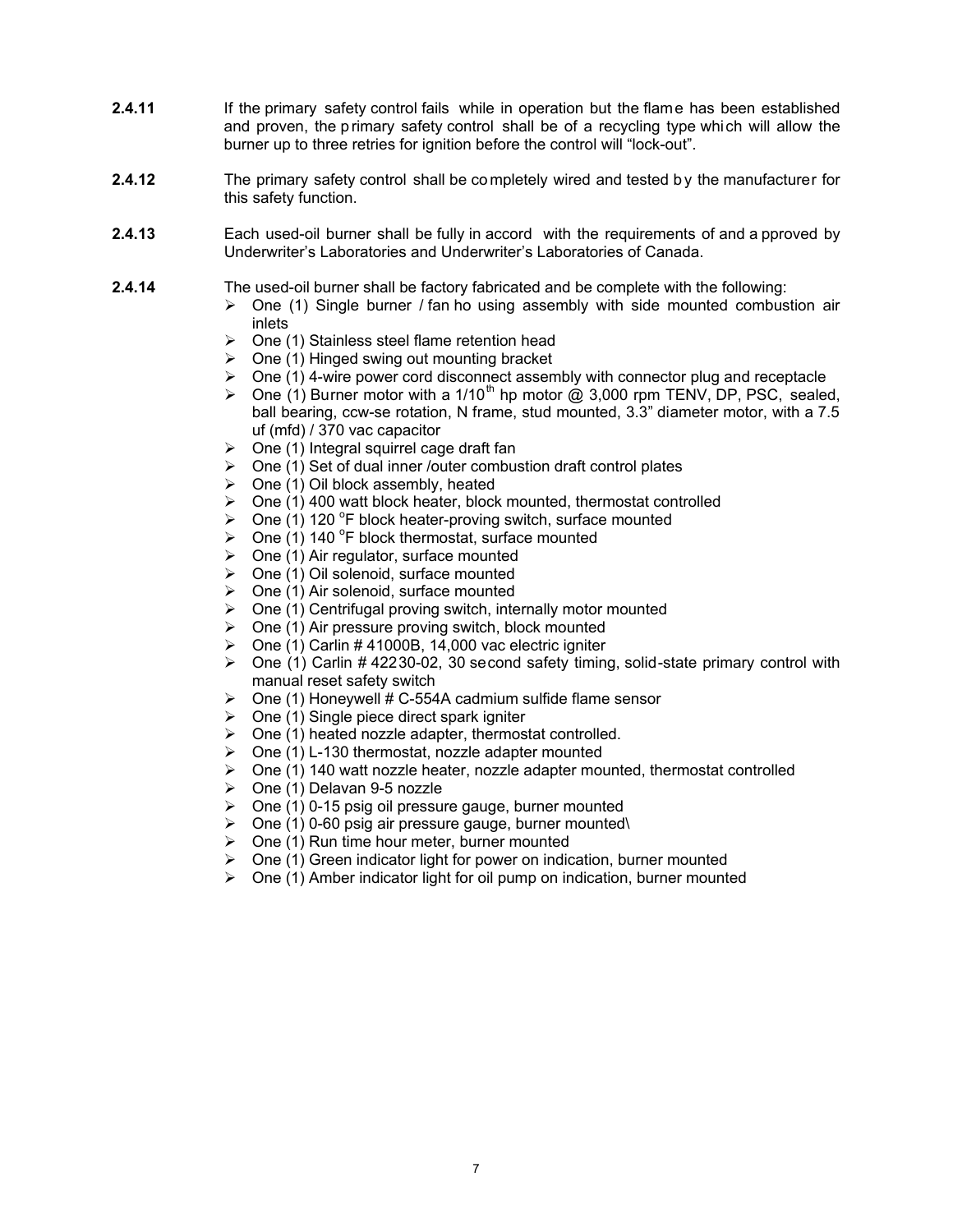**2.5 USED-OIL FUEL SYSTEM:** The CB-1750 Central Furnace is available with two choices of oil pumps that are both rated for use with used-oil applications. The pumps will have the following description:

Option #1 – Metering Pump Assembly

- $\geq$  One (1) Suntec model A2RA-7710 used-oil pump assembly with a 1/20<sup>th</sup> hp motor @ 196 rpm, TENV, DP, PS C, sealed, ball bearing, ccw-se rotation, 10 0 AC frame, parallel shaft, close coupled stud m ounted, 3.42" diameter gear motor, with a 6 uf (mfd) /250 vac capacitor
- $\triangleright$  One (1) Oil pump relief valve assembly
- $\geq$  One (1) Lenz # DH750-100 canister filter with a washable 100-mesh stainless steel screen filter element
- $\triangleright$  One (1) Oil vacuum gauge
- $\triangleright$  One (1)  $\frac{3}{4}$ " x  $\frac{3}{4}$ " in-line brass check valve
- **►** One (1)  $\frac{3}{4}$ " in-line washable 50-mesh stainless steel screen filter element for the check valve.

Option # 2 – Pressure Style Pump Assembly

- $\geq$  One (1) Suntec model J4NB-A1000G used-oil pump assembly with a 1/6<sup>th</sup> hp motor @ 1,725 rpm, TENV, DP, ball b earing, ccw-se rotation, 48 N frame, parallel shaft, close coupled, 7  $\frac{1}{4}$ " bolt hole mount (center to center), 5  $\frac{1}{2}$ " diameter motor
- $\triangleright$  One (1) Lenz # DH750-100 canister filter with a washable 100-mesh stainless steel screen filter element
- $\triangleright$  One (1) ) Oil vacuum gauge
- $\triangleright$  One (1)  $\frac{3}{4}$ " x  $\frac{3}{4}$ " in-line brass check valve
- **►** One (1)  $\frac{3}{4}$ " in-line washable 50-mesh stainless steel screen filter element for the check valve
- $\triangleright$  One (1) Oil regulator, surface mounted (used only on burners that use a 'J' pump)
- **2.5.1** The Suntec model A2RA-7710 used-oil pump assembly (option # 1) shall be installed as a suction fed only pump and it shall h ave a maxi mum vertical lift capa city of 6 feet of suction oil line plus a maximum of 4 feet of horizontal suction line.
- **2.5.2** The Suntec model A2RA-7710 used-oil pump assembly (option # 1) is not an adjustable pressure range pump. The gear motor is rated to deliver the correct amount of fuel per hour (1.20 gph) to the burner unit.
- **2.5.3** The Suntec model A2RA-7710 used-oil pump a ssembly (option # 1) shall have a washable 234-micron stainless steel fi lter screen installed inside of the pump head. (Refer to the CB-1750 Operator's Manual for the proper installation of this pump.)
- **2.5.4** The suction oil line size for the Suntec model A2RA-7710 used-oil pump (option # 1) shall be ½" OD copper tubing for the suction line from the used-oil tank to the pump.
- **2.5.5** The pressure oil line size for the Suntec model A2RA-7710 used-oil pump (option # 1) shall be 3/8" OD co pper tubing from the used-oil pump head to t he burner unit with a maximum run of 100 feet of tubing. (Please note that som e installations will allow for a greater pressure line length. Contact your Auth orized Clean Burn Distributor for more information.)
- **2.5.6** The Suntec model J4NB-A1000G used-oil pump assembly (option # 2) shall be installed as a suction fed only pump and it shall have a maximum vertical lift capacity of 10 feet of suction oil line plus a maximum of 30 feet of horizontal suction oil line (not to exceed 10" Hg of vacuum).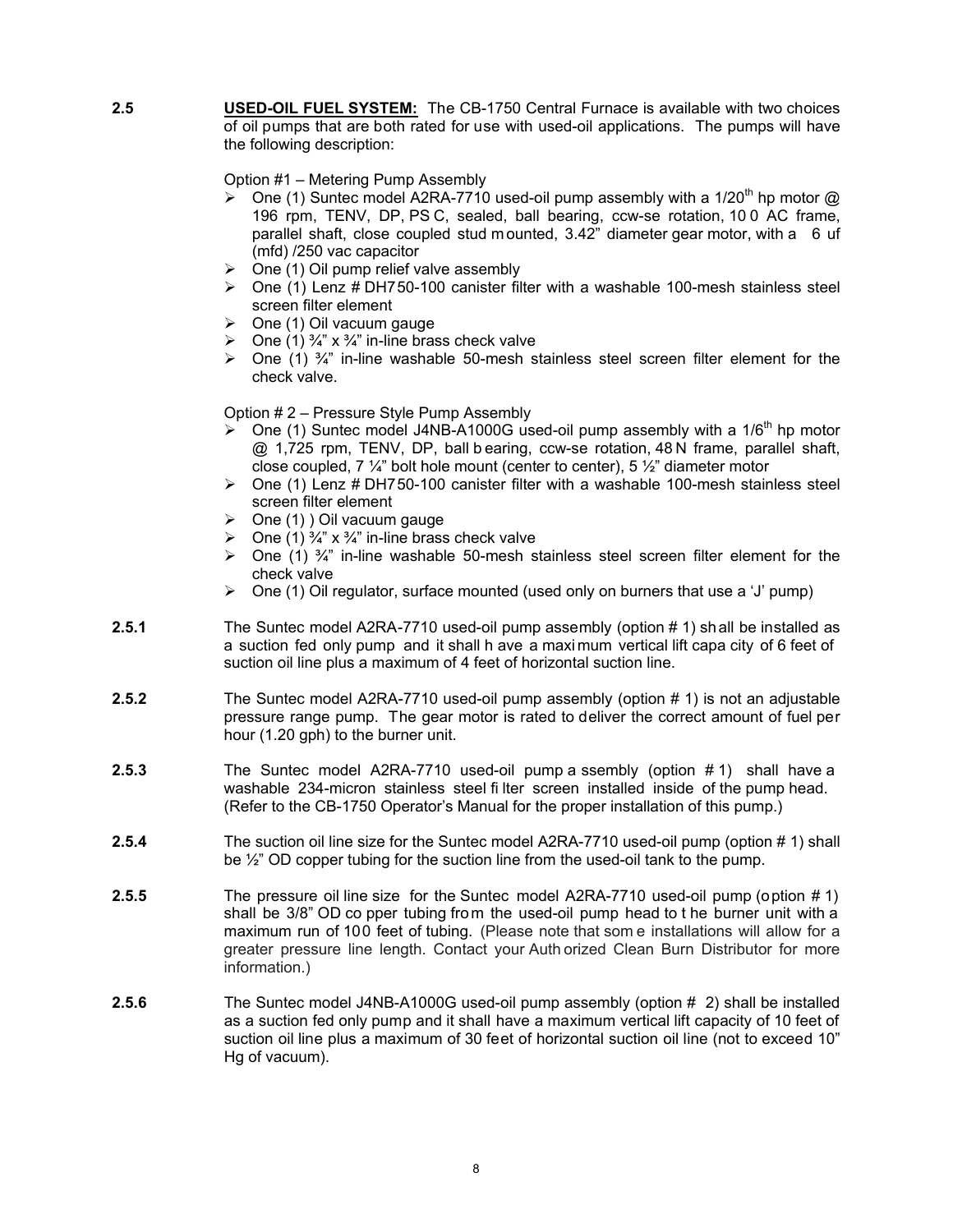- **2.5.7** The Suntec model J4NB-A1000G use-oil pump (option #2) shall have an adjustable pressure range of 20 to 40 psig.
- **2.5.8** The Suntec model J4NB-A1000G use-oil pump (option # 2) shall have a washable 234-micron stainless steel filter screen installed inside of the pump head. (Refer to the CB-1750 Operator's Manual and the J-Pump Installer's Manual for the proper installation of this pump.)
- **2.5.9** The suction oil line size for the Sunte c model J4NB-A1000G use-oil pump (option # 2) shall be  $\frac{1}{2}$ " OD copper tubing running from the used-oil tank to the pump head.
- **2.5.10** The pressure oil line size, from the used-oil pump head to the burner unit, for the Suntec model J4NB-A1000G use-oil pump (option # 2) shall be 3/8" OD copper tubing if less than 75' and ½" OD copper tubing if it is 75' to a maximum of 150'.
- **2.5.11** All of the Clean Burn u sed-oil fuel supply units a re designed to be u sed as one-pipe suction fed pump system.
- **2.5.12** It is re commended that t he used-oil be supplied from an inside tank for the best performance and operation of the appliance.
- **2.5.13** It is recommended that when u sing an outside above ground tank or a n outside below ground tank that you install a "day tan k" inside of the building and a pumping transfer system for the best performance and operation of the appliance.
- **2.5.14** The used-oil pump assembly shall be mounted above the oil tank and be as close to the top of the tank as possible.
- **2.5.15** When installing more than one appliance into the building each appliance shall have its own used-oil pump assembly for each burner.
- **2.5.16** A return line from the pump to the tank is not required. However, with the metering pump assembly (option # 1) there is a relief valve assembly on the outlet of the pump head that requires a return line to the tank.
- **2.5.13** The used-oil pump assembly shall be a close coupled gear type pump.
- 2.6 **STACK:** The CB-1750 Central Furnace requires one 8" stack off of either sid e of the appliance. The un-used stack bre eching must be capp ed off with the 8", 24-ga uge galvanized sheet metal cap that is included with the appliance.
- **2.6.1** The appliance includes one Field Type 'M' 8" barometric damper. This damper shall be installed in the exhaust stack leaving the appliance and be installed within 3 to 5 feet of the breeching outlet as per the Codes and Regulations that are listed in Part 1 – Sections 1.4 through 1.4.4 of this bid specification as applicable.
- **2.6.2** This barometric damper shall be adjusted to maintain a natural draft over-the-fire of -.02" W.C. to a -.04" W.C. and a stack draft of -.04" W.C. to -.06" W.C. at all times.
- **2.6.3** All other stack materials needed to install this appliance shall be the responsibility of the installer.
- **2.6.4** Single wall stack can be used on the appliance on the inside of the building only. Where single wall stack can be used it must be 24-gauge galvanized sheet metal only as per the Codes and Regulations that are listed in Part 1 – Section 1.4 through 1.4.4 of this bid specification as applicable.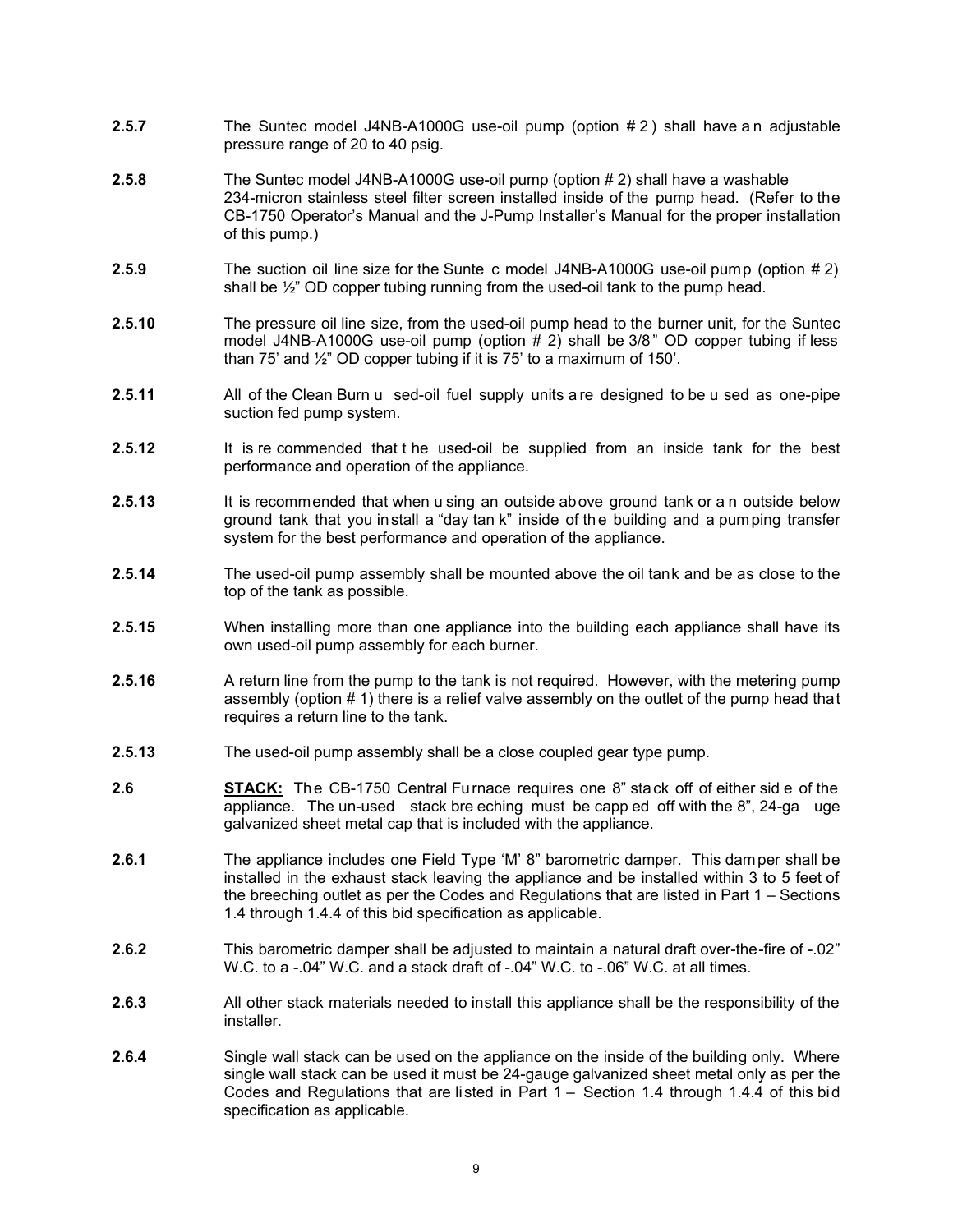- **2.6.5 DO NOT US E** Type 'B' or 'BW' Vent which is a non-insulated double walled stack approved for LP and natural gas fired appliances only as per the Codes and Regulations that are listed in Part 1 – Sections 1.4 through 1.4.4 of this bid specification as applicable.
- **2.6.6 DO NOT USE** Type 'L' Vent whi ch is a non-insulated double walled stack approved for some #2 fuel oil and pellet burning appliances only as per the Codes and Regulations that are listed in Part 1 – Sections 1.4 through 1.4.4 of this bid specification as applicable.
- **2.6.7 DO NOT USE** the black decorative style of vent which is a single walled stack approved for solid-fuel burning appliances only as per the Codes and Regulations that are listed in Part 1 – Sections 1.4 through 1.4.4 of this bid specification as applicable.
- **2.6.8** Where any penetration of a floor, a wall, through the ceiling, into an attic space, where people may brush against the outside surface of the stack, or when you run any stack on the exterior of the building, you shall use an all-fuel pipe material that meets UL Standard 103 Type HT pipe requirements as per the Codes and Regulations that are listed in Part 1 – Sections 1.4 through 1.4.4 of this bid specification as applicable.
- **2.6.9** Stack that is installed and used for th is penetration protection of the building, shall be rated for a chimney temperature suitable for use at 1,000  $\textdegree$ F, and shall be tested to the UL Standard 103 Type HT pipe requirement as per the Codes and Regulations that are listed in Part 1 – Sections 1.4 through 1.4.4 of this bid specification as applicable.
- **2.6.10** The all-fuel /UL 103 Type HT double walled insulated stack with stainless steel inner core is available through the local Clean Burn Distributor. (Refer to the CB-1750 Operator's Manual for the proper way to install the st ack, and when to use single wall stack and when you must use the all-fuel /UL 103 Type HT double walled insulated stack.)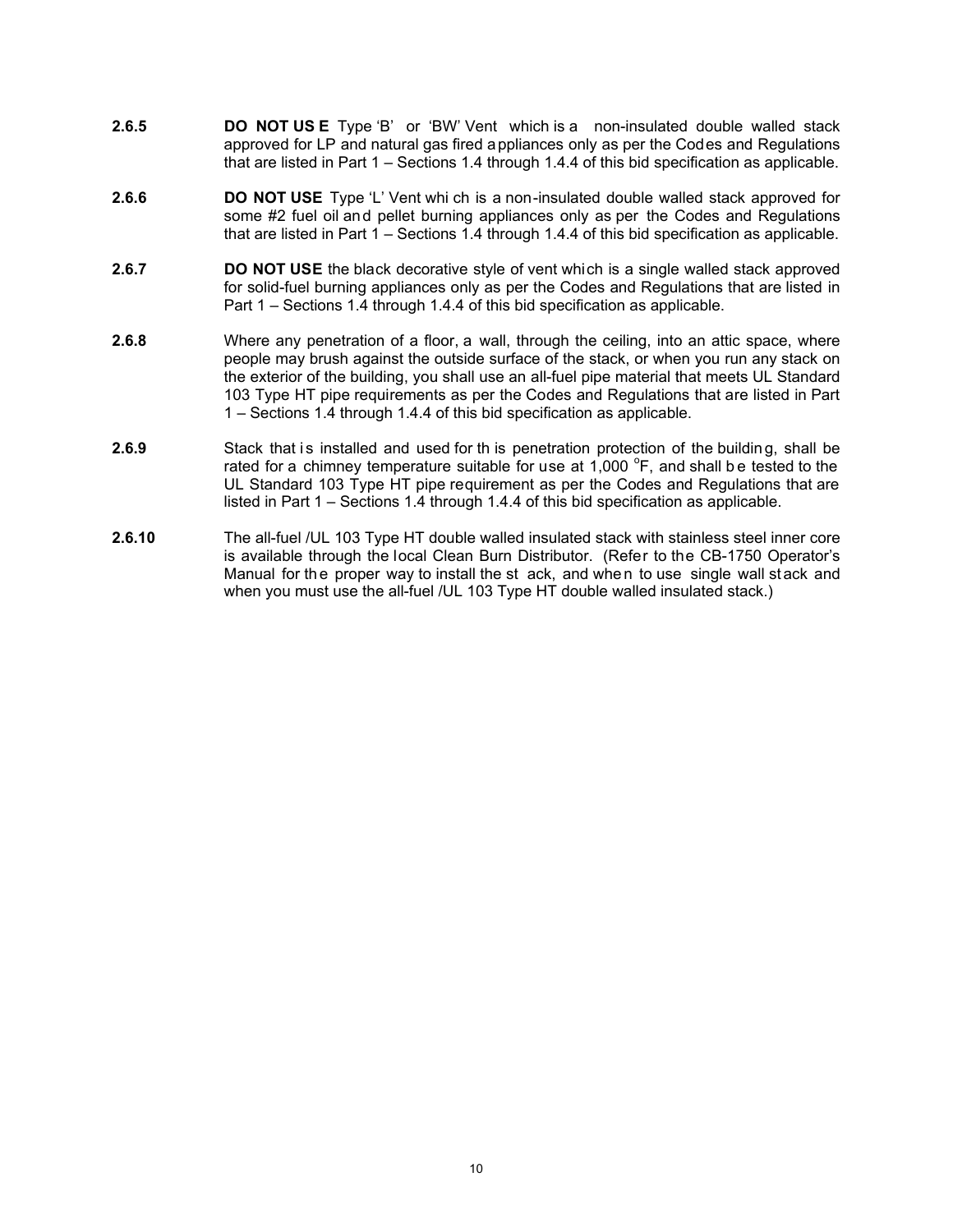#### **PART 3 – ADDITIONAL INFORMATION**

- **3.1 GENERAL:** The in stallation of this appliance shall be mad e in accordance with the manufacturers' instructions, as well as in accordance with all Federal, State, Regional, or Local Laws and / or Regulations acceptable to the Authority Having Jurisdiction (AHJ) and shall b e accomplished only by a qualifi ed, certified, a nd competent heating technician experienced in making such installations as per NFPA 31, Chapter 4, Sections 4.3.2 and 4.3.3 and the Code s and Regulations that are listed in Part 1 – Sections 1.4 through 1.4.4 of this bid specification as applicable.
- **3.1.1** Installation, operation, and maintenance permits may be required by the Authority Having Jurisdiction (AHJ). It is the responsi bility of the purchaser, designated agent, contractor, or installer of the appliance to check with the AHJ as to the pro per procedures to follow for the completion of this installation.
- **3.1.2** Installation inspections of the finished job may also be required by the Authority Having Jurisdiction (AHJ). It is the responsi bility of the purchaser, designated agent, contractor, or installer of the appliance to check with the AHJ as to the pro per procedures to follow for the completion of this installation.
- **3.1.3** On-site certification of the appliance may be required by the Authority Having Jurisdiction (AHJ). It is the re sponsibility of the purch aser, designated agent, contractor, or installer of the ap pliance to check with the AHJ a s to th e proper procedures to follow for the completion of this installation.
- **3.1.4** All appliances shall be tested and installed in accordance with the Codes and Regulations that are listed in Part 1 – Section s 1.4 through 1.4.4 of this bid specification as applicable.
- **3.1.5** All materials utilized in the installation shall be in strict accordance with the Codes and Regulations that are listed in Part 1 – Section s 1.4 through 1.4.4 of this bid specification as applicable and shall be new and of the best grade and quality.
- **3.1.6** The bidder must have local service capability to provide on-site service.
- **3.1.7** The bidder must have current autho rization from Clean Burn, LLC. to provid e warranty service.
- **3.2 OPERATOR MANUALS:** Each appliance comes with one complete CB-1750 Operator's Manual included inside of the appliance at time of shipping. Clean Burn, LLC. will supply up to four additional CB-1750 Operator's Manuals at no charge for the bidding purpose. If more copies of CB-1750 Operator's Manuals are required, they can be ordered through the local Clean Burn Distributor.